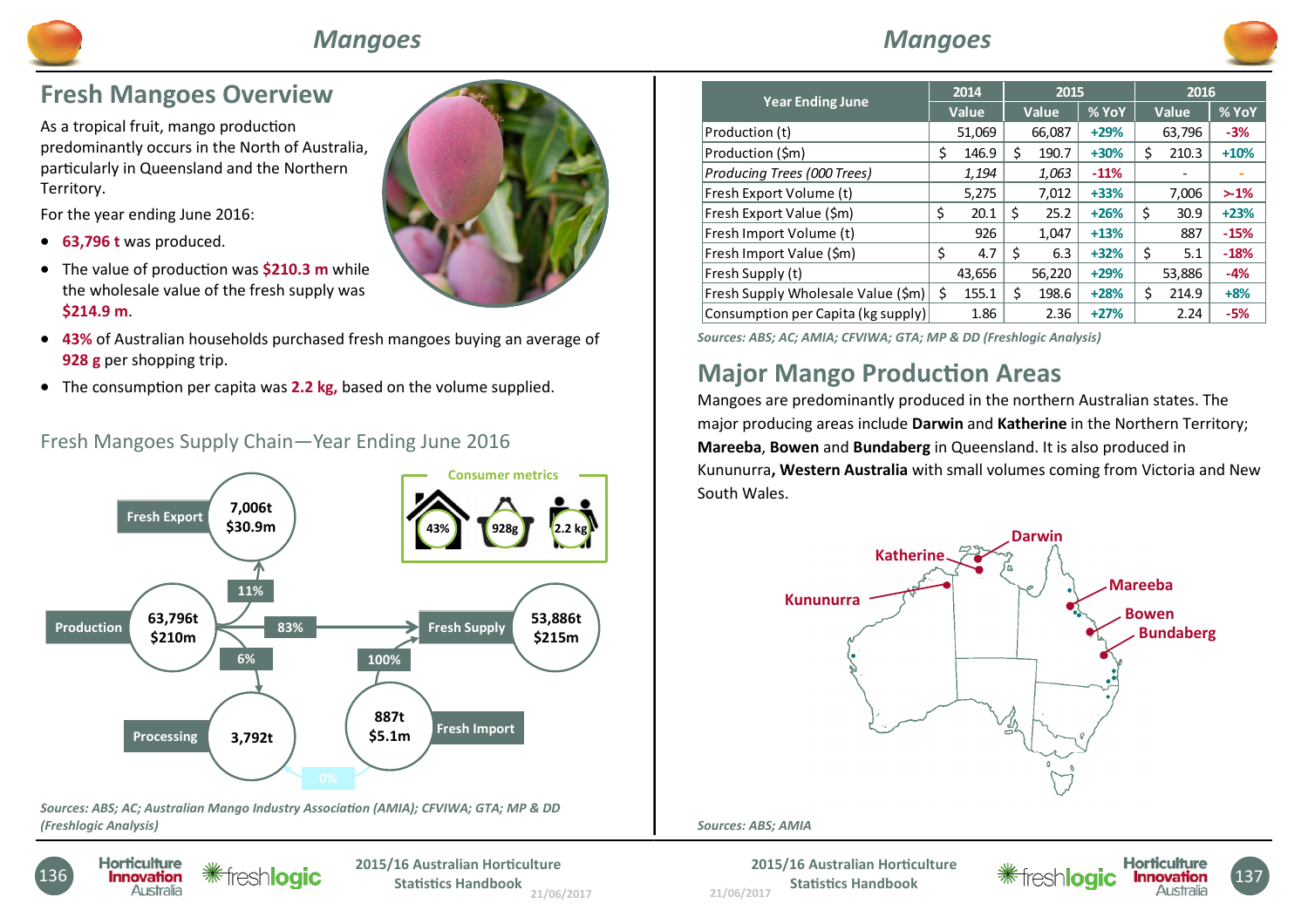

### **2015/16 Fresh Mangoes Production by State**



#### *Sources: ABS; AMIA*

#### Fresh Mangoes Seasonality by State

| <b>State</b>        | 15/16 Tonnes   Jul   Aug   Sep   Oct   Nov   Dec   Jan   Feb   Mar   Apr   May   Jun |  |      |  |        |     |  |      |  |
|---------------------|--------------------------------------------------------------------------------------|--|------|--|--------|-----|--|------|--|
| New South Wales     | 692                                                                                  |  |      |  |        |     |  |      |  |
| Victoria            | 422                                                                                  |  |      |  |        |     |  |      |  |
| Queensland          | 31,898                                                                               |  |      |  |        |     |  |      |  |
| Western Australia   | 1.914                                                                                |  |      |  |        |     |  |      |  |
| Northern Territory  | 28,870                                                                               |  |      |  |        |     |  |      |  |
| Imported            | 887                                                                                  |  |      |  |        |     |  |      |  |
| Availability legend |                                                                                      |  | High |  | Medium | Low |  | None |  |

*Source: AMIA*

# **Main Mango Varieties**

There are a number of varieties grown in Australia, however production for the fresh market is dominated by 4 main varieties. These include:

**Kensington Pride**, also known as KP, is the most common mango variety in Australia, and accounted for **55%** of fresh production.

**Calypso**, a mango with yellowy orange skin with a deep pink blush, accounted for **18%** of fresh production.

**R2E2** mangoes accounted for **10%** of fresh production.

**Honey Gold** mangoes accounted for 8% of fresh production.

Other mangoes, such as Keitt, Tommy Atkins, Palmer and Nam Dok Mai, accounted for 9% of fresh production.



The seasonal availability of some major varieties is profiled in the table below.

| Variety             | 15/16 Tonnes   Jul  Aug   Sep   Oct   Nov   Dec   Jan   Feb   Mar   Apr   May   Jun |  |      |  |        |  |     |      |  |
|---------------------|-------------------------------------------------------------------------------------|--|------|--|--------|--|-----|------|--|
| Kensington Pride    | 33,002                                                                              |  |      |  |        |  |     |      |  |
| Calypso             | 10,801                                                                              |  |      |  |        |  |     |      |  |
| <b>R2E2</b>         | 6,060                                                                               |  |      |  |        |  |     |      |  |
| Honey gold          | 4,614                                                                               |  |      |  |        |  |     |      |  |
| <b>Other</b>        | 5,526                                                                               |  |      |  |        |  |     |      |  |
| Processing          | 3,792                                                                               |  |      |  |        |  |     |      |  |
| Availability legend |                                                                                     |  | High |  | Medium |  | Low | None |  |
|                     |                                                                                     |  |      |  |        |  |     |      |  |

*Source: AMIA* 

# **Fresh Mangoes International Trade**

Australia is a net exporter of fresh mangoes, with exports growing in recent years. For the year ending June 2016, Australia exported **7,006 tonnes**. The exports and imports over the last 5 financial years is profiled in the graph below, where imports are counted as negative tonnes.

#### **Net Fresh Mangoes International Trade**



#### *Source: GTA*

**21/06/2017 138 Conficulture 138 Exercise 138 Exercise 138 CONSIDIGNET 2015/16 Australian Horticulture** 138<br>Australia **Australia Exercise 21/06/2017 CONSIDIGNET 21/06/2017**